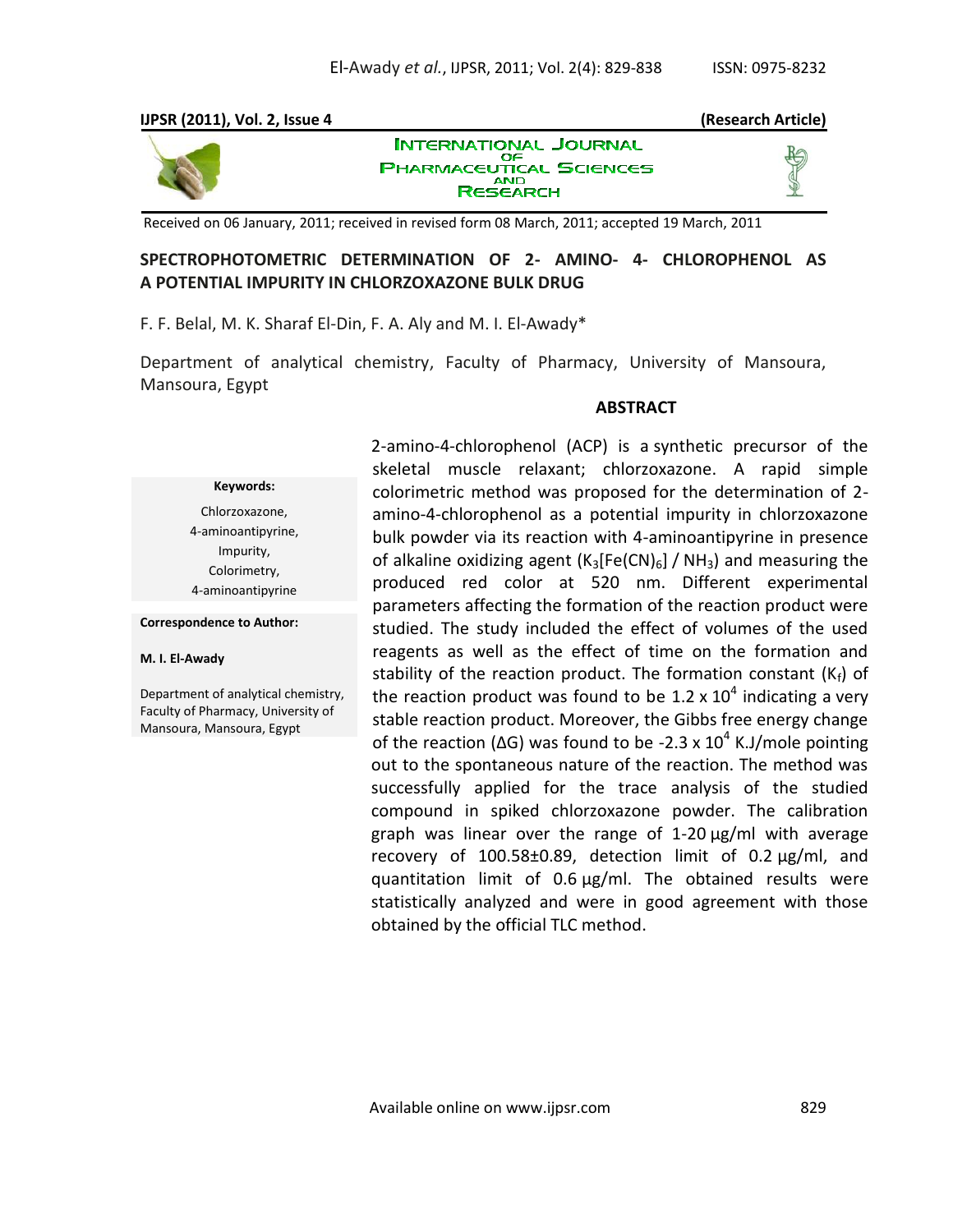**INTRODUCTION:** Chlorzoxazone (5-Chloro-2(3*H*) benzoxazolone) is a centrally active muscle relaxant. It is a colorless or white to creamy white crystalline powder, very slightly soluble in water  $^1$ . 2-amino-4-chlorophenol (ACP) is a synthetic precursor of chlorzoxazone and so it is considered as a potential impurity in chlorzoxazone bulk drug. ACP is a grey to beige to brown powder, crystals, crystalline powder, and/or chunks  $2$ , soluble in water <sup>3</sup>. The degradation of chlorzoxazone into ACP is very difficult and needs highly drastic conditions  $1$ . From the above mentioned information it is clear that ACP is important in the field of pharmaceutical analysis mainly as a manufacturing impurity in chlorzoxazone bulk powder not as a degradation product. The maximum allowed limit of ACP in chlorzoxazone is 0.5% according to the USP  $^4$ . ACP is also considered by the United States Environmental Protection Agency <sup>5</sup> as a toxic environmental water pollutant.



**2-AMINO-4-CHLOROPHENOL OR 5-CHLORO-2-HYDROXYANILINE**



Pharmacologically, ACP is labeled in Sigma-Aldrich Catalogue as a harmful substance irritating to eyes, respiratory system, and skin  $^2$ . The New Jersey Department of Health and Senior Services classifies ACP as a hazardous substance because acute health effects may occur immediately or shortly after exposure to it including the interference with the ability of the blood to carry oxygen causing headache, dizziness, and a blue color of the skin and lips (methemoglobinemia). Higher levels can cause trouble breathing, collapse and even death  $^6$ . Few analytical methods were published for the

determination of ACP. These methods were applied for the analysis of this compound as a related substance of chlorzoxazone or as an environmental water pollutant. Few colorimetric methods were described for the determination of ACP through coupling with diazotized sulfanilic acid  $^7$  or through oxidative coupling with 3- methyl- 2-benzothia zolinone hydrazone (MBTH) in the presence of Fe(III), N, N-dimethyl-p-phenylene diamine (DMPD) in the presence of periodate  $(IO_4^-)$ , or 2, 6dichloroquinone chlorimide (DCQC) <sup>8</sup>. Fluorometric determination of ACP was investigated by Stewart and Chan <sup>9</sup> based on chemical derivatization of ACP with fluorescamine at pH 4.2 and measuring the fluorescence at 495 nm after excitation at 395 nm. Fluorescence immunoassay was also utilized for the analysis of ACP as an environmental pollutant <sup>10</sup>. Different electrochemical methods were developed for the determination of ACP  $11-16$ .

The USP  $4$  recommended a simple TLC method for testing the presence of ACP as an impurity in chlorzoxazone bulk powder. A spectrodensitometric method was also reported for the determination of chlorzoxazone and ACP  $^{17}$ . Different reversed-phase HPLC methods were investigated for the determination of ACP using UV-detector  $^{18-20}$  or diode-array detector  $^{21}$ . Various LC/MS methods were also utilized for the assay of ACP  $^{22, 23}$ . Moreover, ACP was analyzed using GC/MS methods  $24, 25$ . Capillary electromigration separation techniques were also investigated for the assay of ACP with other phenolic compounds <sup>26-</sup> 28 .

4-Aminoantipyrine is one of the most important reagents used for the colorimetric determination of phenolic compounds. Emerson <sup>29</sup> was the first to use this reagent to develop a color test for phenolic compounds based on an oxidative coupling reaction in presence of alkaline oxidizing agents to give quinone-imine dyes (antipyrine dyes). The mechanism of the reaction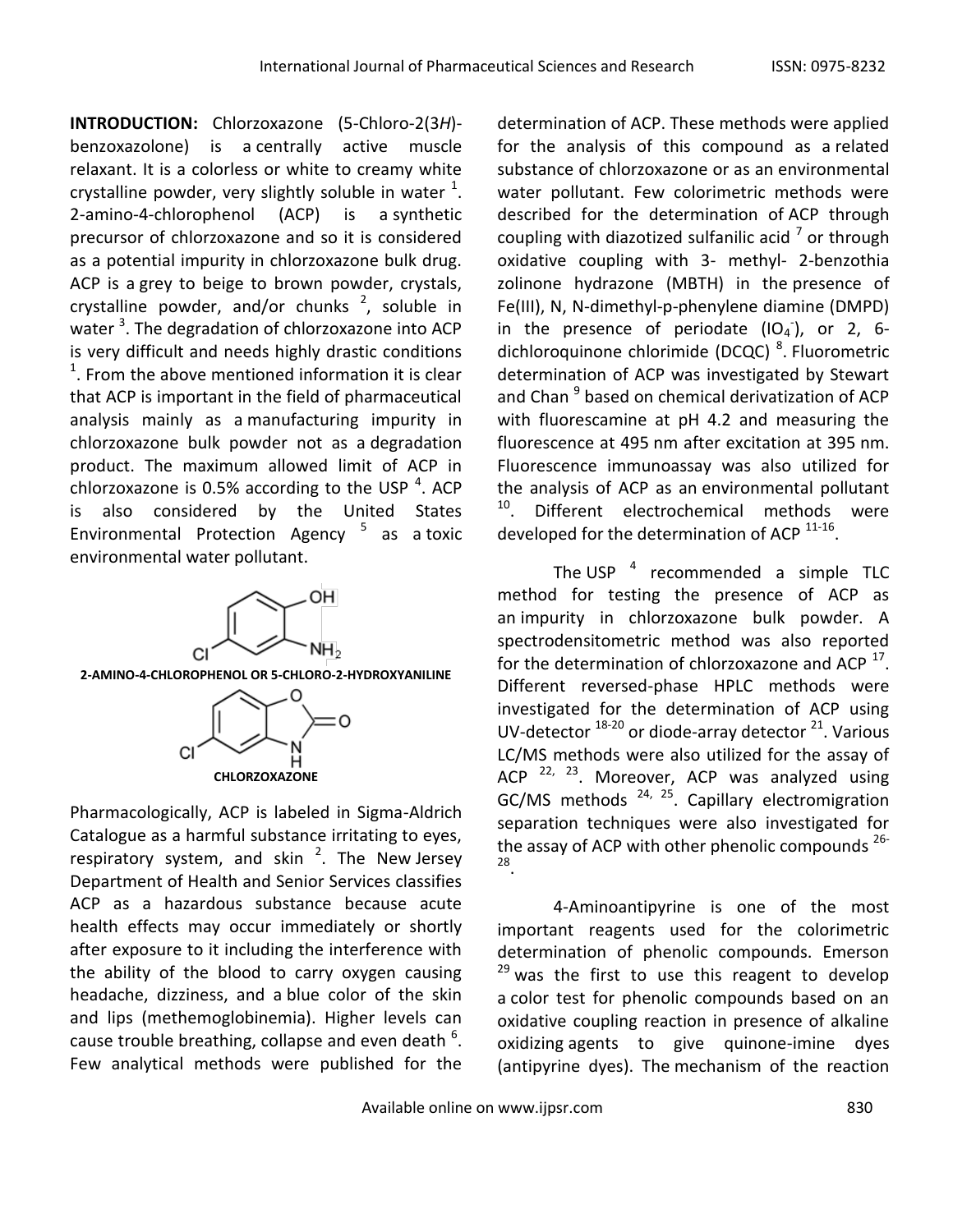and the reaction products were extensively studied by Fiamegos *et al*. 30, <sup>31</sup>. The 4-aminoantipyrine spectrophotometric method is still in common use in the procedures of analysis of many drugs either in batch or flow-injection analyses <sup>32-38</sup>.

The objective of the present work was to develop a simple, rapid and accurate colorimetric method for the determination of ACP based on an oxidative coupling reaction with 4-aminoantipyrine in the presence of alkaline oxidizing agent to be applied for the determination of this compound as a potential impurity in chlorzoxazone bulk powder.

# **Experimental:**

**Materials and Reagents:** All the chemicals used were of Analytical Reagents grade, and the solvents were of spectroscopic grade. 2-Amino-4 chlorophenol, 97% (Sigma-Aldrich Co Ltd., UK) was purchased and its purity was tested by determining its melting point and comparing it with the values cited in Sigma-Aldrich Catalogue (136-141°C)<sup>2</sup>. Chlorzoxazone, 99.8% was kindly provided by (GlaxoSmithKline, Cairo, Egypt) and was used as received without further purification. The chromatographic purity of the sample was tested according to the USP  $<sup>4</sup>$  method using TLC and the</sup> results indicated the absence of ACP. 4- Aminoantipyrine (Sigma-Aldrich Co Ltd., UK) was purchased and used as 0.2% w/v aqueous solution. Ammonium hydroxide 25% (El-Nasr Pharmaceutical Chemicals (ADWIC), Egypt) was used as 0.1 M aqueous solution and potassium ferricyanide (Winlab, UK) was used as 0.8% w/v aqueous solution.

**Instrument:** Spectrophotometric analyses were carried out on a Shimadzu (Kyoto, Japan) UV-1601 PC, UV-Visible double-beam spectrophotometer with matched 1 cm path-length quartz cells. Absorption spectrum of the reaction product was recorded on a fast scan speed between 350- 700 nm setting slit width to be 1 nm and sampling interval to be auto.

**Standard Solution:** A stock solution (0.20 mg/ml) of ACP was prepared by transferring 0.020 g of this compound, accurately weighed, to a 100-ml volumetric flask, adding about 50 ml of distilled water, and dissolving by swirling and with the aid of sonication. The solution was then diluted with distilled water to volume, and mixed. The color of this solution was darkened by time so it should be freshly prepared and kept away from direct sunlight.

**Procedure for the Study of Experimental Parameters:** The different experimental parameters affecting the formation of the reaction product were studied. The study included the effects of volumes of reagents and the effect of time on the formation and stability of the reaction product. Variables were optimized by changing each in turn, while, keeping all others constant.

**Construction of the Calibration Graph:** Aliquot volumes of ACP standard solution were transferred into a series of 10-ml volumetric flasks so that the final concentration was in the range of  $1-20 \mu g/ml$ . Then 0.6 ml of ammonia solution, 2.0 ml of 4 aminoantipyrine solution, and 1.0 ml of potassium ferricyanide solution were added to each flask. The solutions were mixed and then diluted to volume with distilled water. The absorbance values at 520 nm were measured against a reagent blank and then plotted against the final concentration to get the calibration graph. Alternatively, the corresponding regression equation was derived.

**Application to the Analysis of the Studied Compound in Spiked Chlorzoxazone Powder:** A pure chlorzoxazone powder was spiked with ACP, in a ratio lower than the maximum allowed limit by the USP  $^4$ , by mixing 8.00 g of chlorzoxazone with 0.02 g of ACP. The mixture was then transferred into a 250 ml beaker, mixed with about 60 ml of distilled water, and sonicated for 1 hr. The solution was filtered, quantitatively transferred to a 100-ml volumetric flask, diluted with distilled water to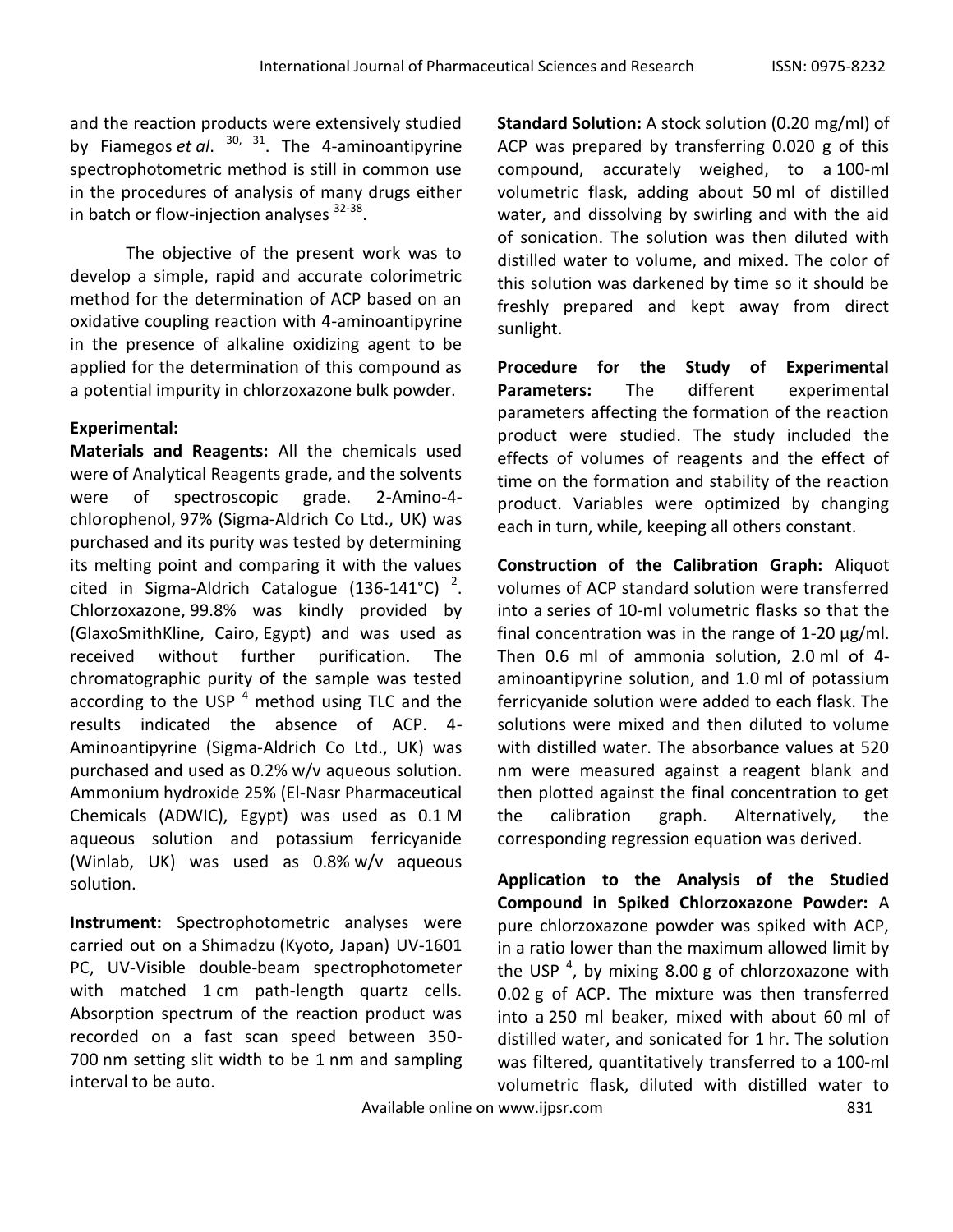volume, and then analyzed as described under *Construction of the calibration graph*. The concentration of ACP was determined using, either the calibration curve or the corresponding regression equation. The results obtained were compared to those given with the comparison method <sup>9</sup>.

**RESULTS AND DISCUSSION:** Trace analysis of impurities in bulk drugs requires sensitive and selective methods of analysis to give satisfactory and accepted results. Therefore, we resorted to colorimetry using 4-aminoantipyrine as a chromogenic reagent for the determination of ACP as a potential impurity in chlorzoxazone bulk drug. The molecule of ACP features a phenolic hydroxyl group so that it can be oxidatively coupled with 4-aminoantipyrine in presence of alkaline oxidizing agent to produce an intensely colored stable product. Typical absorption spectrum of the oxidative coupling reaction product is shown in **Fig. 1**. The results of the proposed method showed no significant differences with those obtained by the comparison method  $9$  as regards to accuracy and precision <sup>39</sup>.



**PRODUCT, (---) BLANK MEASURED AGAINST WATER**

**Optimization of the Reaction Conditions:** The different experimental parameters affecting the reaction product were studied and optimized to give the maximum absorbance and hence the highest sensitivity. A study of the effect of the volume of 0.1 M aqueous ammonia solution was conducted. As shown in **Fig. 2**, the optimum volume was found to be 0.6 ml. Moreover, the study revealed that below 0.2 ml, no reaction product was formed and above 0.8 ml the reaction showed a marked decrease in the absorbance.

Different volumes of 0.2% aqueous 4 aminoantipyrine solution were tried and the corresponding absorbance values were measured. It was found that the optimum volume was 2.0 ml as shown in **Fig. 3**. The effect of different volumes of 0.8% aqueous potassium ferricyanide on the oxidative coupling reaction of ACP with 4 aminoantipyrine is illustrated in **Fig. 4**. The optimum volume was found to be 1.0 ml. Moreover, the effect of time on the formation and stability of the reaction product was studied. The oxidative coupling reaction was found to be instantaneous and the color was immediately developed. The formed product remained stable for more than 2 hours.



ON THE REACTION OF 10 µg/ml ACP WITH **AMINOANTIPYRINE**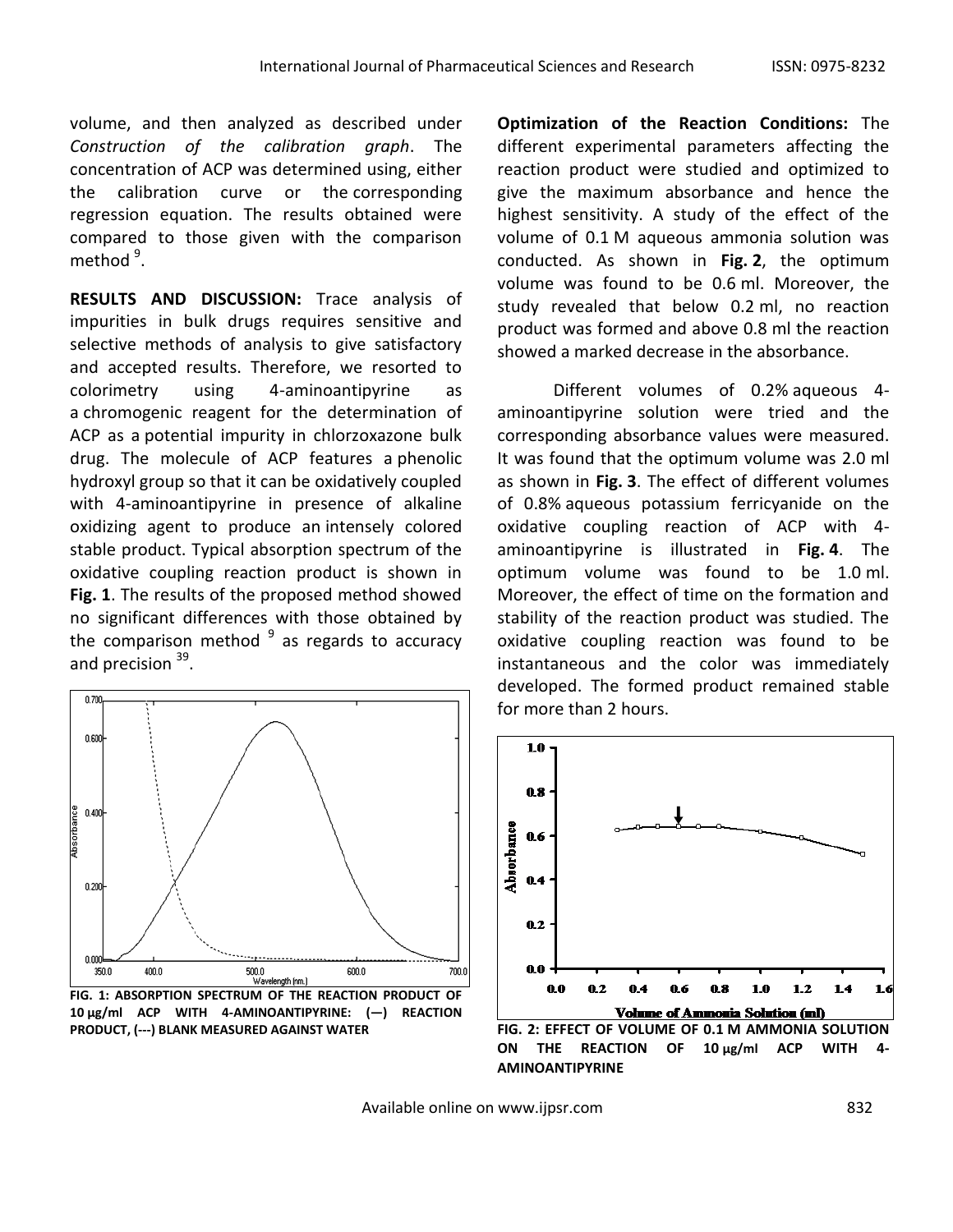

**FIG. 3: EFFECT OF VOLUME OF 0.2% 4-AMINOANTIPYRINE SOLUTION ON THE REACTION OF 10 µg/ml ACP WITH 4- AMINOANTIPYRINE**



**FIG. 4: EFFECT OF VOLUME OF 0.8% POTASSIUM FERRICYANIDE SOLUTION ON THE REACTION OF 10 µg/ml ACP WITH 4-AMINOANTIPYRINE**

**Mechanism of the Reaction:** ACP can react with 4 aminoantipyrine through an oxidative coupling reaction in the presence of alkaline oxidizing agent  $(K_3[Fe(CN)_6]/NH_3)$  to form an antipyrine dye having the quinonoid structure shown in **Scheme 1**. It is reported that in this reaction, the *para* position to the phenolic group should be either free or substituted with a group that can be expelled during the reaction like halogen, carboxyl, sulfonic acid, hydroxyl, and methoxyl groups <sup>29-31</sup>. The stoichiometry of the reaction was studied adopting

Job's method of continuous variation <sup>40</sup>. The molar ratio was found to be 1:1 (**Fig. 5**). Thus, the proposed mechanism of the oxidative coupling reaction could be presented as shown in **Scheme 1**.







**FIG. 5: CONTINUOUS VARIATION GRAPH FOR THE REACTION BETWEEN ACP AND 4-AMINOANTIPYRINE (0.001 M FOR EACH).**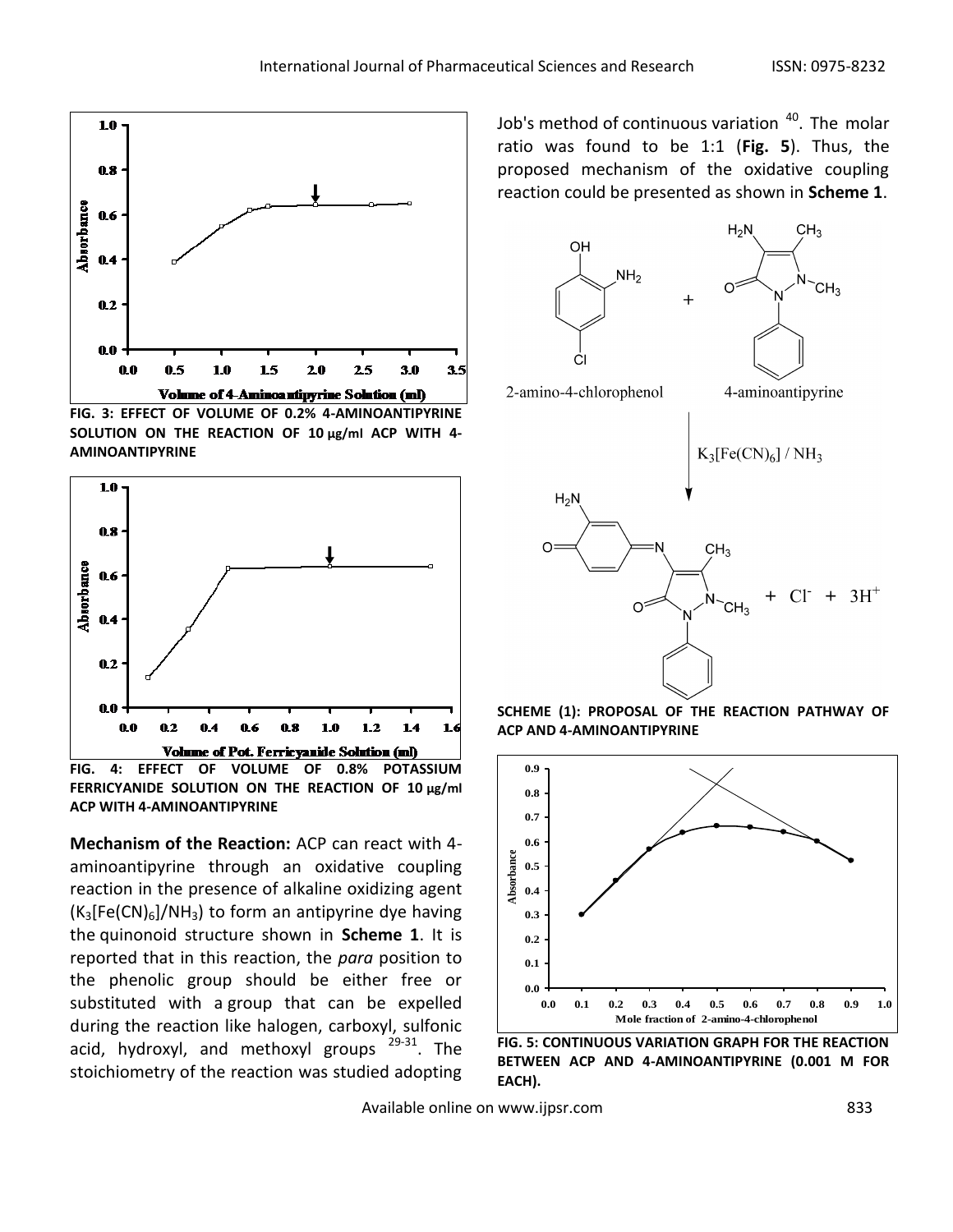# **Formation Constant of the Reaction Product:** The

formation constant  $(K_f)$  of the reaction product was calculated adopting the following formula  $^{41}$ :



Where;

 $K_f$  = the formation constant of the reaction product.

A = Maximum absorbance of the continuous variation curve (**Fig. 5**).

 $A_m$  = Absorbance corresponding to the intersection of the two tangents of the continuous variation curve (**Fig. 5**).

n = Number of molecules of the reagent in the reaction product.

C = Molar concentration of the drug corresponding to maximum absorbance.

The formation constant  $(K_f)$  of the reaction product was found to be 1.2 x 10<sup>4</sup>. This high figure indicates a very stable reaction product. The Gibbs free energy change of the reaction (ΔG) was also calculated adopting the following equation:

$$
\Delta G = -2.303 \text{ RT log K}_{f}
$$

Where;

ΔG = Gibbs free energy change of the reaction (K.J./mole).

- $R =$  Universal gas constant (8.314 joules).
- $T =$  Absolute temperature (273+25°C).
- $K_f$  = Formation constant of the reaction product.

The Gibbs free energy change of the reaction (ΔG) was found to be - 2.3 x  $10^4$  K.J./mole. The negative value of ΔG points out to the spontaneous nature of the reaction.

# **Validation:**

**Linearity and Range:** The calibration graph for the determination of the studied compound (ACP) by the proposed method was constructed by plotting the absorbance *versus* the concentration as shown in **Fig. 6**. The graph was found to be rectilinear over the concentration range cited in **Table 1**.



**FIG. 6: CALIBRATION CURVE FOR THE COLORIMETRIC DETERMINATION OF ACP AT 520 nm**

Statistical analysis  $39$  of the data gave high value of the correlation coefficient (*r*) of the regression equation, small values of the standard deviation of residuals (S*y/x*), of intercept (S*a*), and of slope (S*b*), and small value of the percentage relative standard deviation and the percentage relative error (**Table 1**). These data proved the linearity of the calibration graph and the agreement of the measurements with Beer's law.

**Accuracy and Precision:** To prove the accuracy of the proposed method, the results of the assay of ACP in pure form were compared with those of the comparison method  $9$ . According to the USP  $4$ validation guidelines, the accuracy of the methods used for quantitative analysis of impurities should be assessed on samples spiked with known amounts of impurities. Therefore, the proposed method was applied to the analysis of ACP in spiked chlorzoxazone powder.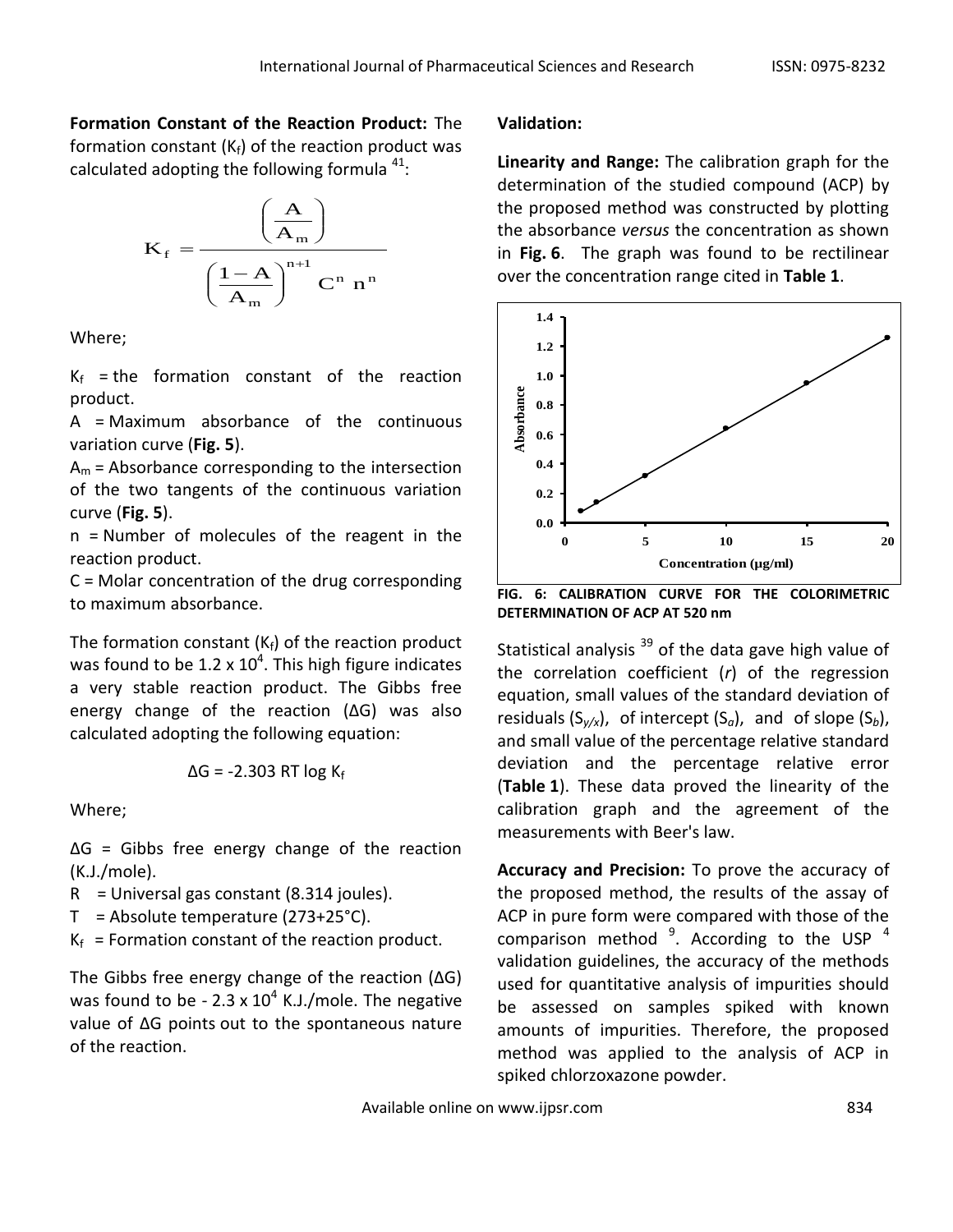#### **TABLE 1: ANALYTICAL PERFORMANCE DATA FOR THE COLORIMETRIC DETERMINATION OF ACP**

| Parameter                                                        | Value                  |
|------------------------------------------------------------------|------------------------|
| Wavelength $[\lambda_{\text{max}}]$ (nm)                         | 520                    |
| Linearity range (µg/ml)                                          | $1 - 20$               |
| Intercept $(a)$                                                  | 0.013                  |
| Slope $(b)$                                                      | 0.062                  |
| Correlation coefficient (r)                                      | 0.9999                 |
| S.D. of residuals $(S_{y/x})$                                    | $3.814 \times 10^{-3}$ |
| S.D. of intercept $(S_a)$                                        | $2.526 \times 10^{-3}$ |
| S.D. of slope $(S_h)$                                            | $2.252 \times 10^{-4}$ |
| % $RSDa$                                                         | 0.89                   |
| $%$ Error $b$                                                    | 0.36                   |
| LOD $(\mu g/ml)^c$                                               | 0.2                    |
| $LOQ ( \mu g/ml )^d$                                             | 0.6                    |
| $A^{1\%}$ (dl.g <sup>-1</sup> .cm <sup>-1</sup> ) <sup>e</sup>   | 620                    |
| $\epsilon$ (L.mol <sup>-1</sup> .cm <sup>-1</sup> ) <sup>f</sup> | 8901                   |

a Percentage relative standard deviation for six replicate samples; <sup>b</sup> Percentage relative error for six replicate samples;  $\cdot$  Limit of detection.  $\cdot$  Limit of quantitation;  $\cdot$  Specific absorbance; <sup>f</sup> Molar absorptivity

Statistical analysis  $39$  of the results obtained by the proposed and comparison methods using Student's *t*-test and variance ratio *F*-test showed no significant difference between them regarding accuracy and precision, respectively (**Tables 2, 3**). Intraday and interday precisions were assessed using three concentrations and three replicates of each concentration. The relative standard deviations were found to be very small indicating reasonable repeatability and intermediate precision of the proposed method (**Table 4**).

**Specificity:** According to the USP<sup>4</sup> validation guidelines, the specificity of the analytical procedures for impurities may be established by spiking the drug substance with appropriate levels of impurities and demonstrating that these impurities are determined with appropriate

accuracy and precision. As shown in **Table 3**, the assay results of spiked chlorzoxazone powder and the corresponding statistical analysis  $39$  confirmed the specificity of the proposed method. That is due to the absence of phenolic group in chlorzoxazone molecule as well as the very slight solubility of chlorzoxazone in water  $^1$  which is the solvent used through the present study.

| <b>METHODS</b>       |                        |                                |  |  |
|----------------------|------------------------|--------------------------------|--|--|
| Parameter            | <b>Proposed method</b> | Comparison method <sup>9</sup> |  |  |
| % Found <sup>a</sup> | 101.60                 | 101.40                         |  |  |
|                      | 100.80                 | 100.70                         |  |  |
|                      | 99.04                  | 99.17                          |  |  |
|                      | 101.13                 | 99.33                          |  |  |
|                      | 100.75                 | 100.28                         |  |  |
|                      | 100.16                 |                                |  |  |
| Mean $\pm$ S.D.      | $100.58 \pm 0.89$      | $100.18 \pm 0.94$              |  |  |
| t                    |                        | $0.73(2.26)^{b}$               |  |  |
| F                    |                        | 1.106 (5.192)                  |  |  |

**TABLE 2: ASSAY RESULTS FOR THE DETERMINATION OF ACP IN PURE FORM BY THE COLORIMETRIC AND COMPARISON** 

a The average of three separate determinations; <sup>b</sup> The figures between parentheses are the tabulated values of *t* and *F* at *P*  $= 0.05.$ 

|    | TABLE 3: ASSAY RESULTS FOR THE DETERMINATION OF ACP |  |                             |      |            |
|----|-----------------------------------------------------|--|-----------------------------|------|------------|
| IN | SPIKED                                              |  | <b>CHLORZOXAZONE POWDER</b> | - RY | <b>THE</b> |
|    | <b>COLORIMETRIC AND COMPARISON METHODS</b>          |  |                             |      |            |

| Parameter            | Proposed method  | Comparison method <sup>9</sup> |  |
|----------------------|------------------|--------------------------------|--|
|                      | 98.41            | 99.18                          |  |
| % Found <sup>a</sup> | 100.00           | 100.00                         |  |
|                      | 100.00           | 99.12                          |  |
|                      | 99.42            | 99.84                          |  |
|                      | 99.08<br>98.91   |                                |  |
|                      | 100.36           |                                |  |
| Mean $\pm$ S.D.      | $99.55 \pm 0.72$ | $99.41 \pm 0.48$               |  |
| t                    |                  | $0.36(2.26)^{b}$               |  |
| F                    | 2.259(6.256)     |                                |  |

<sup>a</sup> The average of three separate determinations; b The figures between parentheses are the tabulated values of *t* and *F* at *P*  $= 0.05$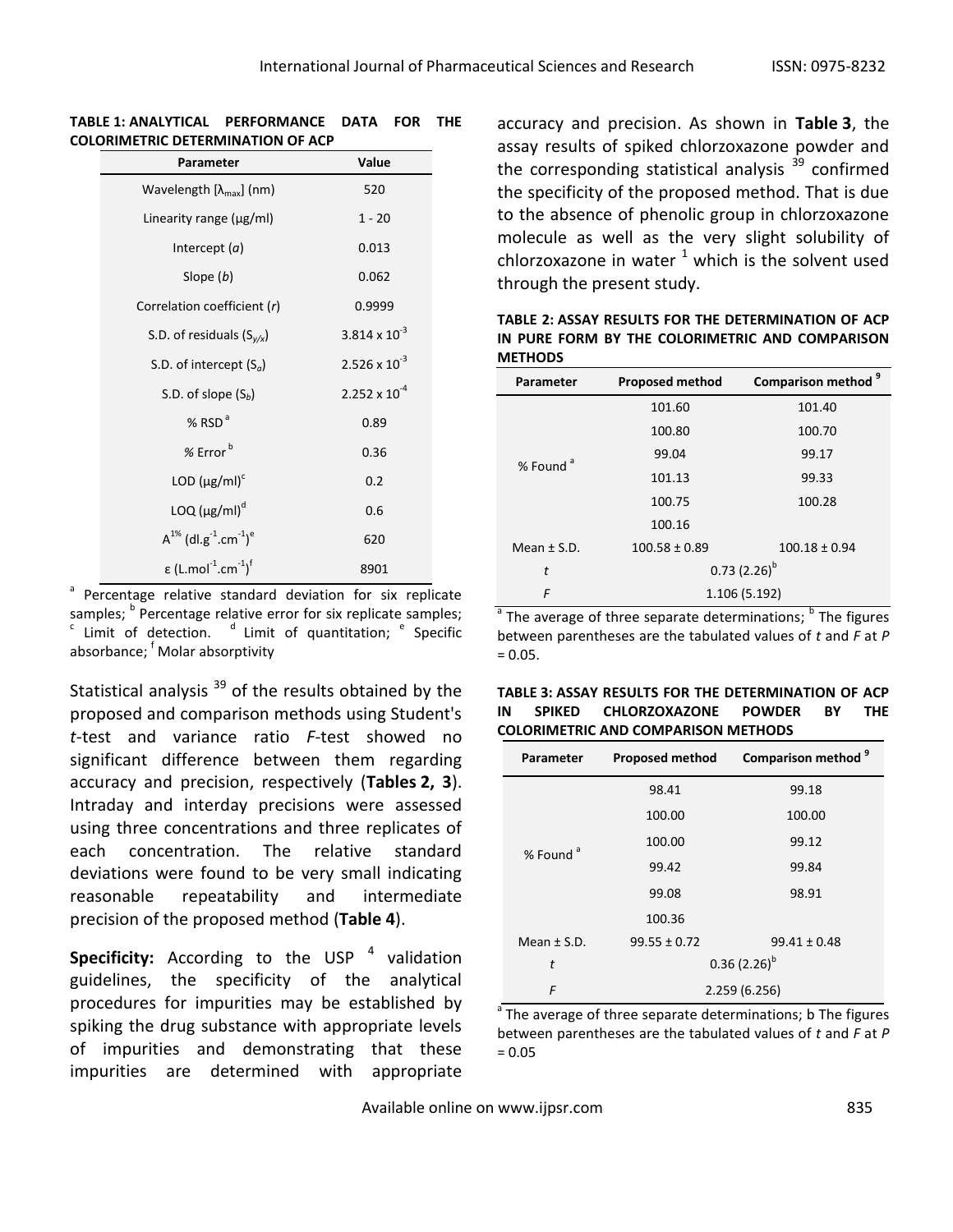| Parameter |                      | ACP concentration (µg/ml) |        |        |  |
|-----------|----------------------|---------------------------|--------|--------|--|
|           |                      | 2.0                       | 10.0   | 15.0   |  |
| Intraday  | % Found              | 100.80                    | 101.13 | 100.75 |  |
|           |                      | 100.39                    | 100.09 | 99.66  |  |
|           |                      | 100.46                    | 100.29 | 100.98 |  |
|           | Mean                 | 100.55                    | 100.50 | 100.46 |  |
|           | 0.22<br>S.D.<br>0.55 |                           |        | 0.71   |  |
|           | % RSD                | 0.22                      | 0.55   | 0.70   |  |
|           | % Error              | 0.13                      | 0.32   | 0.41   |  |
| Interday  | % Found              | 100.80                    | 101.13 | 100.75 |  |
|           |                      | 99.14                     | 100.02 | 100.47 |  |
|           |                      | 99.28                     | 100.00 | 99.69  |  |
|           | Mean                 | 99.74                     | 100.38 | 100.30 |  |
|           | S.D.                 | 0.92                      | 0.65   | 0.55   |  |
|           | % RSD                | 0.92                      | 0.64   | 0.55   |  |
|           | % Error              | 0.53                      | 0.37   | 0.32   |  |

**TABLE 4: ACCURACY AND PRECISION DATA FOR THE DETERMINATION OF ACP BY THE COLORIMETRIC METHOD**

*N.B.;* Each result is the average of three separate determinations

**Limit of Detection (LOD) and Limit of Quantitation (LOQ):** LOD and LOQ were determined according to the USP  $<sup>4</sup>$  guidelines. LOD was determined by</sup> establishing the minimum level at which the analyte can reliably be detected (signal-to-noise ratio is 3:1) while LOQ was determined by establishing the lowest concentration of analyte that can be determined with acceptable precision and accuracy (signal-to-noise ratio is 10:1). The results are shown in **Table 1**.

**Ruggedness:** To examine the ruggedness of the procedure, the intraday and interday precisions were evaluated as shown in **Table 4**. The precision of the proposed method was fairly high, as indicated by the low values of the percentage relative standard deviation (% RSD).

**Application to the Analysis of the Studied Compound in Spiked Chlorzoxazone Powder:** The analysis of ACP is cited in the USP  $<sup>4</sup>$  monograph of</sup> chlorzoxazone bulk drug and not repeated in the monograph of the finished product (chlorzoxazone tablets) and according to the USP  $^4$  guidelines for testing impurities, the pharmacopoeia does not repeat impurity tests in subsequent preparations where these appear in the monographs of bulk pharmaceutical chemicals and where these impurities are not expected to increase.

Moreover, the ICH  $42$  guideline Q3B states that, by-products of synthesis have been controlled already during examination of the substance before formulation and thus further testing for these impurities is unnecessary. For these reasons, the proposed method was not applied on chlorzoxazone tablets and applied only on spiked chlorzoxazone powder. The proposed method was successfully applied to the assay of ACP in spiked chlorzoxazone powder as shown in **Table 3**. The average percent recoveries were based on the average of three replicate determinations. The results obtained were in good agreement with those obtained with the comparison method  $9$ .

**CONCLUSION:** The proposed colorimetric method could be successfully applied for the determination of ACP in chlorzoxazone bulk drug. The proposed procedure is simple, sensitive, reliable, accurate, and rapid. The good validation criteria of the propose method allow its use in quality control laboratories as an alternative to the official TLC method. The detection limit of the proposed method was found to be 0.2  $\mu$ g/ml while the quantitation limit was 0.6 µg/ml.

### **REFERENCES:**

- 1. Stewart JT and Janicki CA: Analytical Profiles of Drug Substances, Vol. 16, edited by Florey K. Academic Press, Florida, 1987: 119-144.
- 2. Sigma-Aldrich Catalogue (www.sigmaaldrich.com).
- 3. www.chemicalland21.com.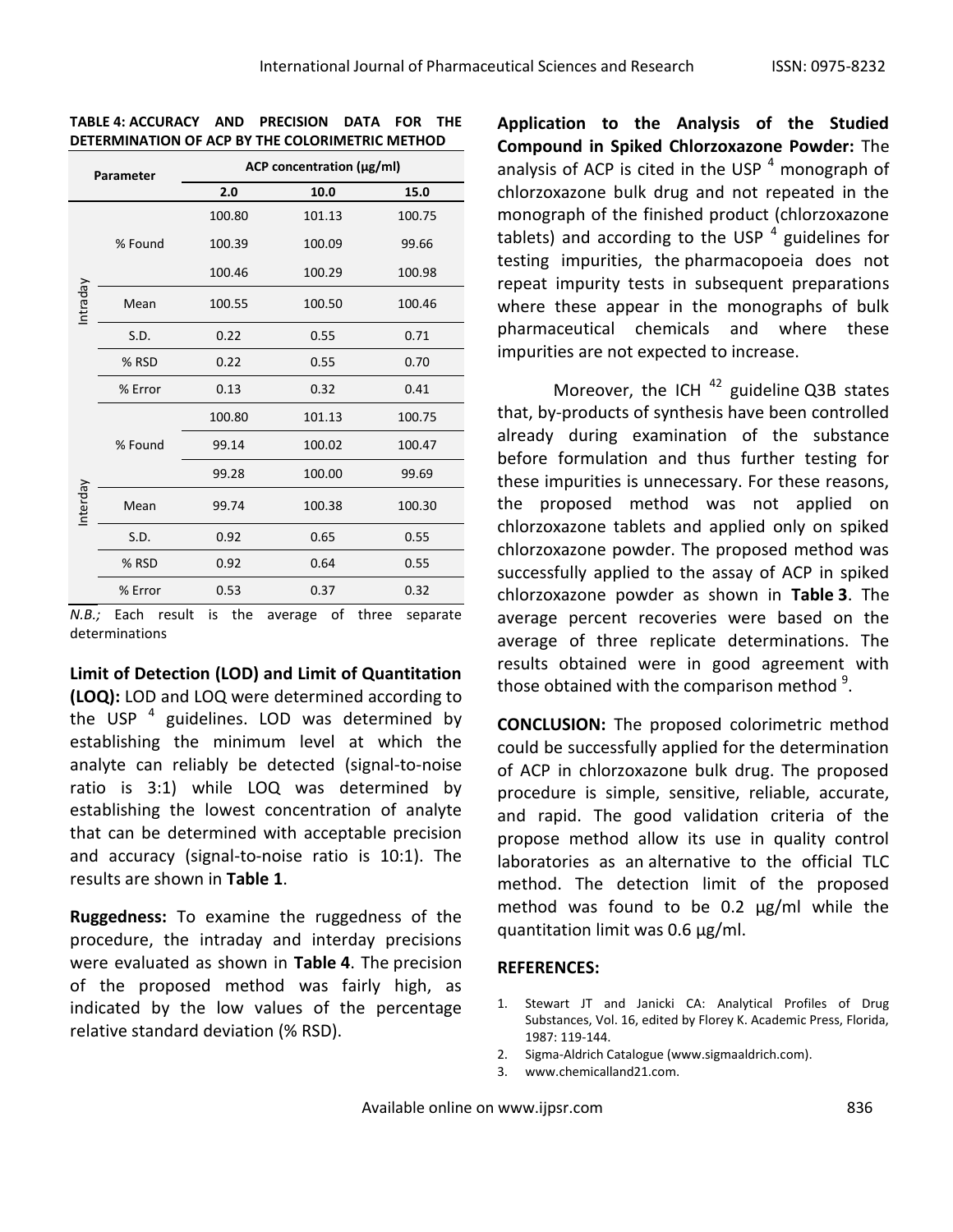- 4. The United States Pharmacopoeia 30, the National Formulary 25, US Pharmacopoeial Convention, Rockville, MD, 2007: Electronic version.
- 5. United States Environmental Protection Agency (www.epa.gov).
- 6. New Jersey Department of Health and Senior Services, Hazardous Substance Fact Sheet. (http://web.doh.state. nj.us/rtkhsfs/indexfs.aspx).
- 7. Parfenova KG: Determination of amino derivatives in the benzene series. Zabolevanii 1958; 27:134-135.
- 8. Sastry CSP, Chintalapati R, Sastry BS and Lakshmi CSR: Spectrophotometric determination of chlorzoxazone in pure state and formulations through oxidative coupling of its hydrolysis product. Anal. Lett. 2000; 33:2501-2513.
- 9. Stewart JT and Chan CW: Fluorometric determination of chlorzoxazone via chemical derivatization. Anal. Lett. 1978; 11:667-680.
- 10. Yakovleva J, Zeravik J, Michura IV, Formanovsky AA, Franek M and Eremin SA: Hapten design and development of polarization fluoroimmunoassay for nonylphenol. Int. J Environ. Anal. Chem. 2003; 83:597-607.
- 11. Selig W: Micro-determination of 2-aminophenol and some substituted 2-aminophenols using a copper-ion-selective electrode. Microchem. J. 1983; 28:126-131.
- 12. Kogan IB and Shulyndin AA: Polarographic determination of amino derivatives of the benzene series. Zabolevanii 1958; 27:136-137.
- 13. Osina MA, Bogdanovskaya VA and Tarasevich MR: Bioamperometric Assay of Phenol Derivatives Using a Laccase-Nafion Composite. Russ. J. Electrochem. 2003; 39:407-412.
- 14. Rosatto SS, Sotomayor PT, Kubota LT and Gushikem Y: Silicon dioxide/niobium pentoxide sol-gel as a support for HRP immobilization in biosensor preparation for phenol detection. Electrochim. Acta 2002; 47:4451-4458.
- 15. Damos FS, Sotomayor MDPT, Kubota LT, Tanaka SMCN and Tanaka AA: Iron(III) tetra-(N-methyl-4-pyridyl)-porphyrin as a biomimetic catalyst of horseradish peroxidase on the electrode surface: An amperometric sensor for phenolic compound determinations. Analyst 2003; 128:255-259.
- 16. Ruzgas T, Emneus J, Gorton L and Marko-Varga G: The development of a peroxidase biosensor for monitoring phenol and related aromatic compounds. Anal. Chim. Acta 1995; 311:245-253.
- 17. El-Bayoumi AA, Amer SM, Moustafa NM and Tawakkol MS: Spectrodensitometric determination of clorazepate dipotassium, primidone and chlorzoxazone each in presence of its degradation product. J. Pharm. Biomed. Anal. 1999; 20:727- 735.
- 18. Alary J, Carrera G, Bergon M, Periquet A and Vandaele J: Highperformance liquid chromatography determination of chlorpropham and its metabolites in isolated rat hepatocyte incubations. J. Liq. Chromatogr. 1986; 9:3597-3606.
- 19. Puig D and Barcelo D: Comparison of different sorbent materials for online liquid-solid extraction followed by liquidchromatographic determination of priority phenolic compounds in environmental waters. J. Chromatogr. A 1996; 733:371-381.
- 20. Hassib ST, Abdul-Azim MM, El-Zaher AA and El-Kady EF: Simultaneous determination of chlorzoxazone and ketoprofen in binary mixtures and in ternary mixtures containing the chlorzoxazone degradation product by reversed-phase liquid chromatography. J. AOAC Int. 2007; 90:693-699.
- 21. Bornick H, Hultsch V, Grischek T, Lienig D and Worch E: Aromatic amines in the Elbe River (Germany). Determination and behavior during drinking water treatment. Vom Wasser 1996; 87:305-326.
- 22. Loos R, Hanke G and Eisenreich SJ: Multi-component analysis of polar water pollutants using sequential solid-phase extraction followed by LC-ESI-MS. J. Environ. Monit. 2003; 5:384-394.
- 23. Puig D, Barcelo D, Silgoner I and Grasserbauer M: Comparison of three different liquid chromatography - mass spectrometry interfacing techniques for the determination of priority phenolic compounds in water. J. Mass Spectrom. 1996; 31:1297-1307.
- 24. Lacorte S, Guiffard I, Fraisse D and Barcelo D: Broad spectrum analysis of 109 priority compounds listed in the 76/464/CEE Council Directive using solid-phase extraction and GC-EI MS. Anal. Chem. 2000; 72:1430-1440.
- 25. Lacorte S, Viana P, Guillamon M, Tauler R, Vinhas T and Barcelo D: Main findings and conclusions of the implementation of Directive 76/464/CEE concerning the monitoring of organic pollutants in surface waters (Portugal, April 1999-May 2000). J. Environ. Monit. 2001; 3:475-482.
- 26. Canals I, Bosch E and Roses M: Prediction of the separation of phenols by capillary zone electrophoresis. Anal. Chim. Acta 2002; 458:355-366.
- 27. Morales S and Cela R: Capillary electrophoresis and sample stacking in non-aqueous media for the analysis of priority pollutant phenols. J. Chromatogr. A 1999; 846:401-411.
- 28. Morales S and Cela R: Highly selective and efficient determination of US environmental protection agency priority phenols employing solid-phase extraction and non-aqueous capillary electrophoresis. J. Chromatogr. A 2000; 896:95-104.
- 29. Emerson E: The condensation of aminoantipyrine. II. a new color test for phenolic compounds. J. Org. Chem. 1943; 8:417- 428.
- 30. Fiamegos YC, Stalikas CD, Pilidis GA and Karayannis MI: Synthesis and analytical applications of 4-aminopyrazolone derivatives as chromogenic agents for the Spectrophotometric determination of phenols. Anal. Chim. Acta 2000; 403:315-323.
- 31. Fiamegos Y, Stalikas C and Pilidis G: 4-Aminoantipyrine spectrophotometric method of phenol analysis study of the reaction products via liquid chromatography with diode-array and mass spectrometry detection. Anal. Chim. Acta 2002; 467:105-114.
- 32. Yupe-de-Oliveira AC, Costa-Assis V, Costa-Matos MA and Camargo-Matos R: Flow-injection system with glucose oxidase immobilized on a tubular reactor for determination of glucose in blood samples. Anal. Chim. Acta 2005; 535:213-217.
- 33. Dol I and Knochen M: Flow-injection Spectrophotometric determination of salbutamol with 4-aminoantipyrine. Talanta 2004; 64:1233-1236.
- 34. Beyene NW, van-Staden JF and Stefan RI: Determination of fenoterol hydrobromide by sequential-injection analysis with